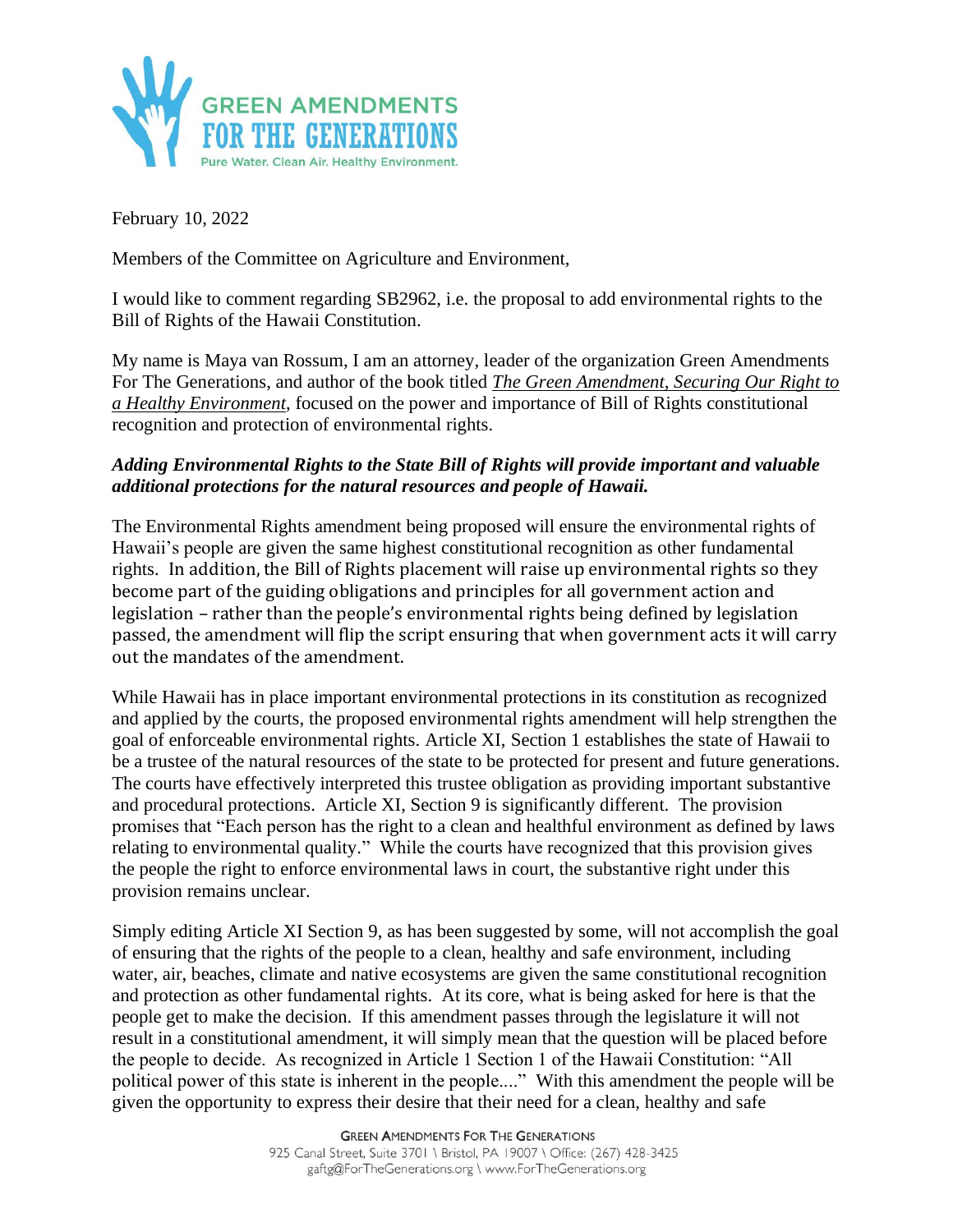environment is given the same respect and protection as other rights such as the section 2 right to "pursue happiness", the section 4 right to "freedom of speech" and "peaceably to assemble", the section 6 "right of the people to privacy" and the section 17 right to "keep and bear arms", amongst others. This amendment simply ensures the minimum necessities to live a life of dignity – including clean and healthy air, water, beaches, native ecosystems, climate and environments.

## *Hawaii can look to those states that have amendments of this kind to see how the amendment is likely to be used to secure environmental rights recognition and protection.*

Currently there are 3 states – Pennsylvania, Montana, and as of November 2021, New York - - benefitting from constitutional Green Amendments of this kind. In Pennsylvania and Montana, the two states that have had enshrined environmental rights in their state constitution bill of rights for a number of years now, legislators, regulators, the state attorney general, the governor, local government and the courts have successfully used the constitutional language to protect the environment while balancing multiple community interests including property rights and economic development. When needed, the legal actions filed have not been to stymie economic development but rather to address serious issues of public concern – protecting drinking water, supporting government action to secure responsible party clean-up of toxic contamination, and protecting local authority intended to protect local environments.

Overall the amendments are being used to support and secure better government decision-making that avoids environmental pollution and degradation. In those situations where a constitutional violation is found, the remedy secured in the courts has been an equitable remedy to reverse the unconstitutional action and allow the opportunity for a remedy.

## *Article I protection of environmental rights and recognition of this as a fundamental right will require and strengthen important procedural and substantive environmental rights protections.*

As happens with other fundamental rights, placement of this language in Article I will ensure that government prioritizes environmental protection and works to avoid environmental pollution and degradation as part of the decision-making process; when there is the best opportunity for preventing harm including (but not limited to) when crafting and implementing legislation and regulations, issuing permits, approving development, and considering how to address ongoing environmental concerns.

The compliment of individual rights with the existing recognized role of government as trustee will strengthen environmental justice protections, ensuring all government officials ensure equitable environmental protection regardless of race, ethnicity, or socioeconomic status.

Placement in Article I ensures environmental rights are protected on par with other fundamental rights and ensures fair balancing of rights when needed. For example, when there is a tension between property rights and protecting the environmental rights of the people, the two will have to be balanced and both protected. Ensuring environmental rights protection will also, by its nature, strengthen property rights protection because too often pollution migrates on to the property of others. The complement of property rights with environmental rights will allow us to better protect the sanctity of families and homes.